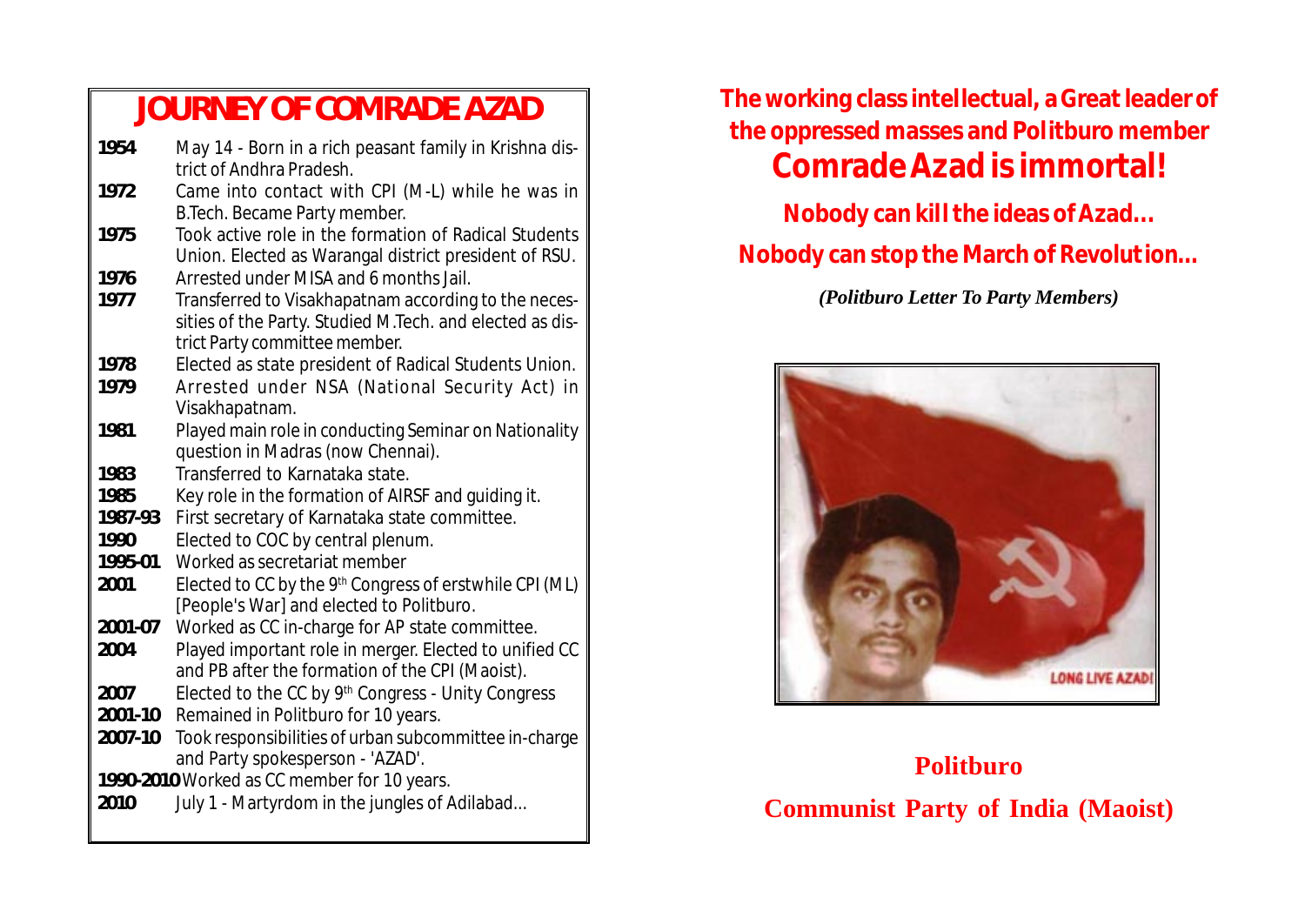### **2**

**Nobody can kill the ideas of Azad...**

# **Nobody can stop the March of Revolution…**

**The working class intellectual, a Great leader of**

**the oppressed masses and Politburo member**

**Comrade Azad is immortal!**

#### **Comrades,**

July 1. 2010 is a day of great grief for the oppressed, toiling masses of India. As part of the fascist Operation Green Hunt (OGH), the ruling classes which are perpetrating massacres of revolutionary leaders and people have resorted to another cold blooded butchery. The beloved great leader of the Indian people, the Central Committee member, Politburo member and official spokesperson Comrade Cherukuri Rajkumar (Azad) was caught by Andhra Pradesh Special intelligence Bureau (APSIB) and central intelligence agencies near Nagpur in Maharashtra along with a freelance journalist Hemchandra Pandey. At that time he was traveling to Dandakaranya to teach Political Economy to the party cadres. The bloodthirsty intelligence officials took them to Jogapur, Sarkepalli forests in Adilabad district and viciously murdered them just as they had murdered many other revolutionary leaders in the past. The enemy assessed that he would not be able to extract anything from him in spite of tortures and so they gave him sedatives in an injection as soon as they caught him. So it is very clear that they caught him with a clear-cut aim of killing him. They killed Hemchandra Pandey along with him to cover up this brutal murder. This murder was done as part of a conspiracy hatched by Sonia-Manmohan-Chidambaram gang and later the police spanned the much repeated encounter story as usual and announced that an unidentified person was killed along with Azad in an encounter in Adilabad forests.

Comrade Azad was leading the entire urban movement on behalf of our Central Committee and was also looking after political propaganda and other such crucial responsibilities. He was one of the most popular mass leaders. He maintained close relations with many comrades at variwhich are favorable for the rapid advancement of the revolutionary movement in our country today would give birth to thousands of leaders like comrade Azad. They would steel themselves in the flames of class struggle. This is an undeniable fact of the course of history. The ideological-political and practical work done by comrade Azad and the communist ideals he established have created the basis for such an eventuality. The martyrdom of a Surapaneni Janardhan had placed an ideal in front of many comrades like Azad. Similarly many more revolutionaries would be born by taking the sacrifice of Azad as an ideal to emulate. They would lead the Indian revolution. The enemy could eliminate the physical existence of Azad but it would be impossible to stop the ideas he had spread in the party and among the people from turning into a material force.

The PB appeals to the entire party, PLGA and people in all the states and guerilla zones of our country to wipe their tears and vow to spread people's war to all the corners of the country to realize the uncompleted aims of Comrade Azad and mobilize millions of people into the revolutionary movement and to create thousands of 'Azads'. Let us vow that we would successfully accomplish the New Democratic Revolution by destroying this blood thirsty brutal state.

- *Let us fight back and defeat the brutal enemy offensive!*
- *Let us vow to fulfill the tasks set by the Unity Congress-9th Congress and establish base areas!*
- *Let us effectively carry on political propaganda and fight back the enemy's psywar !*
- *Let us build a strong Urban movement to advance the protracted people's war!*
- *Let us bolshevize the party with the proletarian ideals of Azad!*

Fulfilling the above tasks would be the real and fitting homage for comrade Azad.

## **Politburo**

**28 July, 2010 - Martyrs Day CPI (Maoist)**

**PB Letter** For Party Members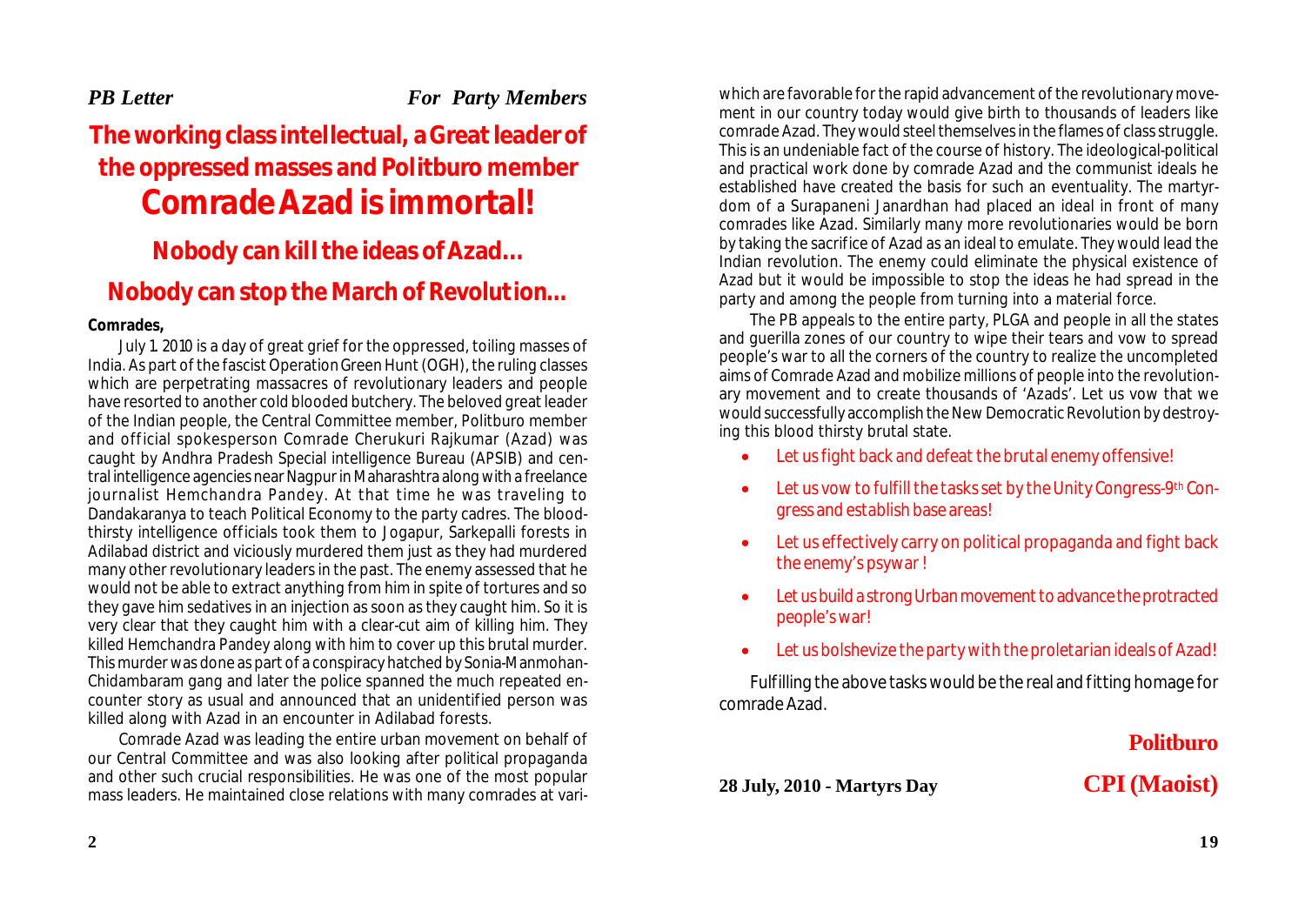party expressing their condolences. In one word, the working people, democrats and revolutionary camp as a whole in our country and abroad considered this loss as their own loss. They felt it was their own grief.

Journalist Hemchandra Pandey who was brutally murdered along with Comrade Azad belonged to Devarthal village in Pithoragarh district of Uttarakhand. Media persons, particularly those in Andhra Pradesh, democrats and intellectuals all over India had not only condemned on a wide scale the murder of a journalist but had also commented that fascism is implemented in India in the name of democracy. They demanded an independent probe into this fake encounter. Many democrats attended Pandey's funeral.

The Maoist party ranks and the revolutionary people would always remember this dynamic journalist and the pro-people budding intellectual born in Uttarakhand far away from AP who had laid down his life along with Azad without getting deterred by the deadly state violence and the risks involved. He would be given a respectful and deserving place along side the martyrs of the revolutionary movement. His martyrdom would be hailed.

On this occasion, on behalf of our CC, our Politburo is sending Red Salutes and appreciation to all these organizations and individuals who had condemned these brutal murders and expressed solidarity. It is this kind of democratic and revolutionary spirit which would give constant inspiration to the masses.

#### **Let us uphold the ideals of Comrade Azad!**

#### **Let us vow to create thousands of 'Azads' in his path!!**

The exploiting ruling classes are dreaming that they can stop the revolution by snatching Azad from us. Though Azad's death is a huge loss to the Indian revolution and to the fighting people of the world, the service he rendered to the revolution would live on forever. In fact, it was the people and the revolutionary movement that had given birth to a 'Azad'. The bitter class struggle has steeled him. Revolutionary movements give birth to leaders in this manner. In turn, these leaders lead the revolutionary movements along the path of victory. The sacrifice of many leaders is also inevitable in the revolutionary movement. The very conditions which give birth to the revolutionary movement and help its advancement would give birth to its leadership too. This has been proven repeatedly in the world revolutionary history. So the material conditions

ous levels and with the revolutionary masses. In the midst of severe repression, he worked selflessly and unflinchingly in spite of the many risks involved. It is under such circumstances that the enemy came to know about his whereabouts somewhere and could catch him by laying in wait.

We cannot separate Azad's life from the revolutionary history of the past forty years. Particularly, he played a key role in the ideological, political spheres, party education and running of periodicals and such. He fulfilled the responsibility of the party spokesperson since the new party's Unity Congress as 'Azad' in the most excellent and exemplary manner. He used his intellect and sharp pen outstandingly in fighting back the 'War on People' led by the Sonia-Manmohan-Chidambaram gang. He stood as the powerful voice of the people against the rulers and exploiters. In the development of the party's political line in the past 35 years, particularly from 1992, in the development of the party, people's army and mass organizations, in extending the revolutionary movement, in the emergence of organs of new democratic power and in all the victories won, Azad's ideological, political work and practice played a key role. Unflinching commitment in face of any number of odds and during the ebb and flow of the movement, great sacrificing nature, selflessness, simple living, indefatigable work for the revolution and for the interests of the people, astounding study, study of changing phenomena in the society from time to time, being with the people always are some of the great proletarian ideals established by Comrade Azad. Though he is no more, it is undeniable that he would serve as a revolutionary role model to every revolutionary and particularly to the youth, students and intellectuals.

On behalf of the party, PLGA, mass organizations, organs of new democratic power and the entire revolutionary masses our Politburo is paying humble and rich tributes with great respect to Azad with a heavy heart and bowed heads. It is upholding his great ideals. It is vowing to intensify the people's war to accomplish his unfulfilled aim. The enemy classes are celebrating that they had given a severe blow to the revolutionary movement by murdering Azad. But let us boldly face this challenge on behalf of the whole oppressed people and the revolutionary camp. Let us openly declare to the enemy that we would definitely politically avenge the murder of Azad by developing Maoist people's war to newer heights and spread to all the corners of our country to destroy this rotten system and establish a new democratic system.

On this occasion the Politburo is expressing deep condolences to his life partner (one of the senior comrades of our party), friends, relatives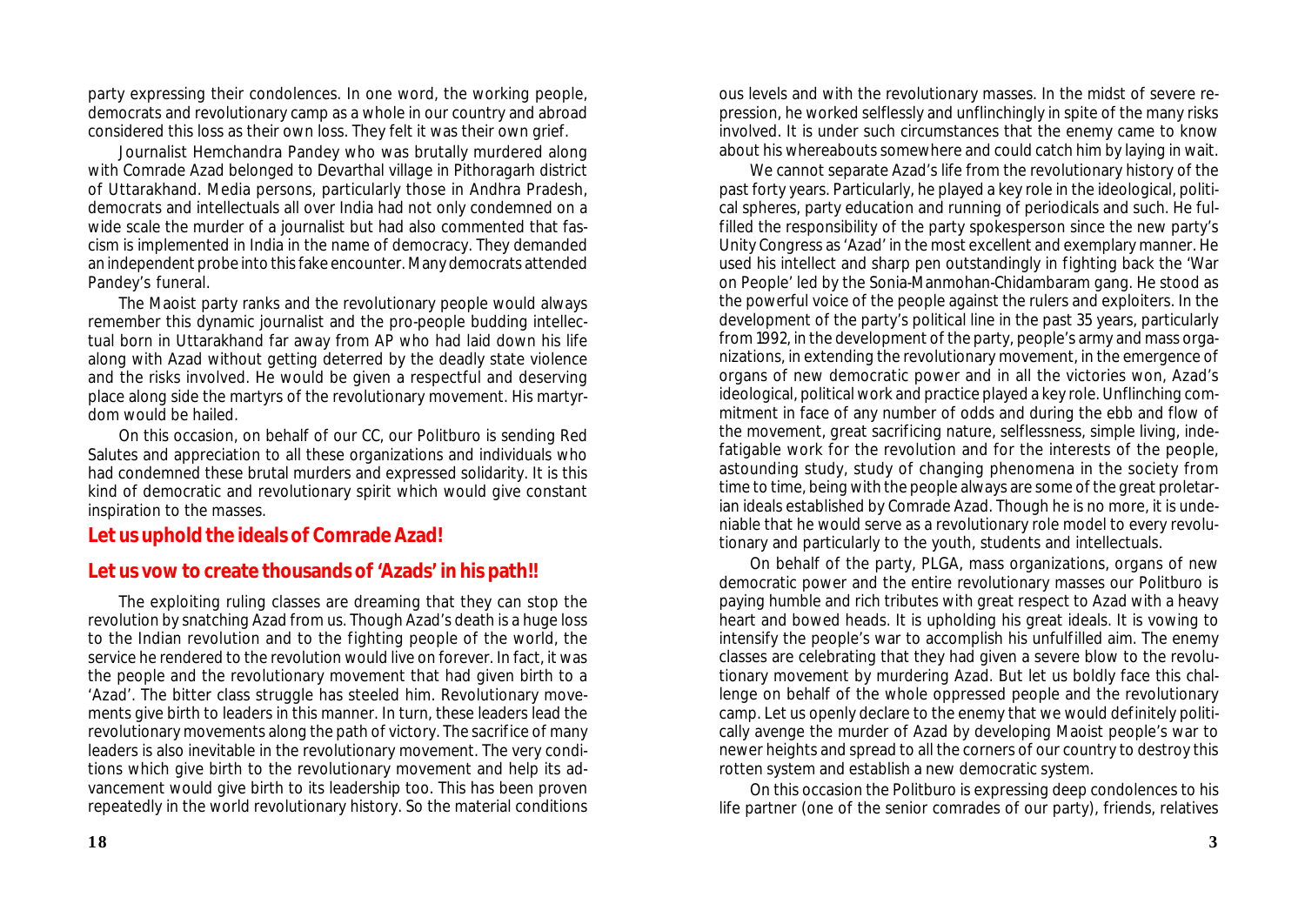and to all the comrades who worked with him. It is fully sharing their grief. The murderers of our beloved comrade Azad are the real reason for all our tears, grief and troubles. The Politburo is earnestly requesting that all of you should fight against them with renewed determination and hatred.

#### **Comrades,**

Let us briefly take a look at the important aspects in the revolutionary life of Azad, a great ideal communist who was always brimming with revolutionary inspiration, in order to imbibe his great qualities and carry them forward.

#### **Family background**

Comrade Cherukuri Rajkumar (Azad) was born on May 18, 1954 in Krishna district of Andhra Pradesh. He was the second among five siblings. His mother was Karuna and father was Lakshmayya Chowdhary. His father died a few days back. Her old mother is still alive. He has three brothers and a sister. Azad's elder brother worked in the Indian army and retired as a Colonel. Both his younger brothers were doctors. Their ancestors lived in Penumathsa village in Pamidimukkala Mandal of Krishna district. During the tenure of Azad's grandfather, their family went to Nuziveedu and settled there. His father did service in the Indian Army for some time. Later he ran a hotel in Nuziveedu. Later they went to Hyderabad and settled there. There too they ran a hotel. Azad was born in a rich peasant and educated family and was from the beginning a brilliant student. He finished his primary schooling in a convent in Hyderabad and then he was joined in the Korukonda Sainik School in Vizianagaram district. There he finished his secondary schooling. He was good at sports and was a voracious reader from the beginning. He loved reading literature too. He was loved by his peers and teachers right from his school days.

### **First steps in the long inspiring revolutionary life**

The dynamic, militant revolutionary life of Azad was initiated in 1972. He joined B.Tech in Regional Engineering College (REC) of Warangal that year. In the decades of 1970s and 1980s the Warangal REC was like a bastion for Naxalbari politics. As Azad was a voracious reader from the beginning, he started thinking about the contemporary social and political issues. In those days he saw slogans like 'Down with feudalism', 'Down with imperialism', 'Long live New Democratic Revolution' 'Let us turn

nakedly displaying his neo-colonial ideology, Azad wrote an article in reply to this. In this article along with criticizing Verghese he also placed very effectively before the people the Maoist understanding about development of our country. Before this, he gave a long interview to 'The Hindu'. In this apart from giving clarity about our party's stand regarding talks or ceasefire he threw light on various aspects of the Maoist movement very efficiently. That was his last interview. Before this he has written many articles on behalf of our party to Economic and Political Weekly, to many Telugu magazines and other magazines.

Azad had used satire most successfully against enemies of the revolution, particularly against the likes ofChidambaram, GK Pillai, Raman Singh, Arnab Goswami, Viswaranjan who were most reliable servants of the big corporations. He attacked their baseless arguments, lies and bankrupt policies mercilessly with sharp satire. His writing style was politically rational and intense. From the practical point of view it was balanced and tolerant. When Chidambaram was replying in Lok Sabha in April 2010 during the discussion on Tadimetla, he was quoting our documents and had been referring to his own parliament as a 'pig sty' many times. Azad shared his amusement with comrades about this in his letters to them. His pen used to respond very sharply to reactionaries, various kinds of revisionists, right opportunists and liquidators. He even had a modest style of writing which could win over the vast majority of the masses towards the revolution. There was no place for any intellectual snobbishness, unnecessary explanations in his writings. His arguments and the evidences he produced in his writings to prove them were so well-knit that it was almost impossible for his opponents to deny them bluntly. With Azad's death the oppressed people have lost an unambiguous voice and a sharp pen.

#### **Widespread condemnation of the brutal murders**

Immediately after hearing about the brutal murder of Comrade Azad along with journalist Hemchandra Pandey, democratic, progressive, revolutionary organizations and individuals who wish for peace in our country and abroad have expressed their indignation and protest against the exploiting governments. Many human rights organizations, democratic organizations, many writers, artistes, journalists and media friends had condemned Azad's murder and demanded independent probe on it. Many prominent magazines had written articles. Many revolutionary organizations and parties in our country and abroad had sent messages to our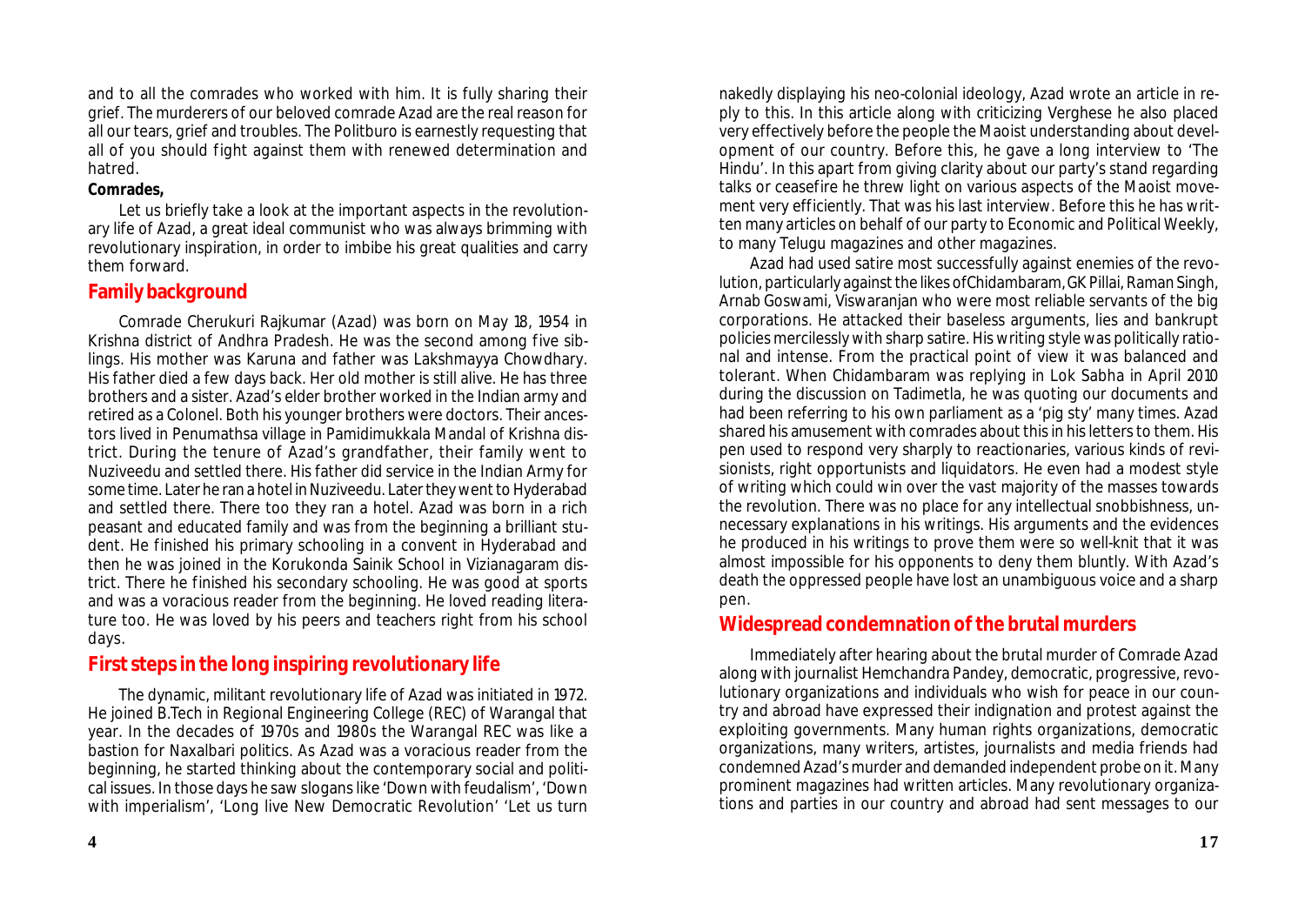the people. When the ruling classes were inundating the people with fake proposals about 'peace talks' and 'abjuring violence' Azad had exposed their cruel, repressive character and proved that it is the ruling clique which is the staunch enemy of peace by clearly declaring the party's stand and understanding through interviews and statements. That is why the specter of Azad is haunting Chidambaram clique even in their sleep. With the death of Azad the Indian revolution has lost a matchless ideological warrior.

Azad was not only an avid reader but also an active, creative, serious and indefatigable writer with depth. He wrote on each and every issue ranging from economic crisis to the changes in Nepal. He wrote a series of articles in the party magazines about imperialist globalization which came to the fore in the 1990s. His great efforts in the form of innumerable press statements, regular publication of Maoist Information Bulletin, interviews and articles etc would remain a model to the party ranks. Pointing at the tactical counter offensives done by our PLGA and the people and using some of the mistakes done by us during military operations as pretexts the enemy had done foul propaganda in various forms on a wide scale against our party leadership. The whole party had effectively countered this misinformation campaign which was done with the aim of spreading confusions among the party ranks and to turn away the urban middle classes and the intellectuals from the revolution. The role of Azad in this is inspirational and leading.

Azad had vision only in one eye. He could not see properly with the other eye. Lately this other eye had become almost blind. Though doctors operated on it, there was no result. Even the one eye with which he could see was very weak. In the past six years his eye problem went on worsening. But this did not in the least deter him from following and understanding each and every change in the contemporary world. He used to work without rest or gap for 18, 20 hours too in a day. He studied deeply. Wherever he was - in forest or in towns whether traveling or drinking tea in a dabha he was always trying to learn, read and understand. He used to sit in front of the computer for hours together to read and write with his one functioning eye. As the official spokesperson he clearly stated the party's response on almost every issue. Whether on Democratic party Obama's policies or atrocities of the saffron terrorists, Israel's horrible attacks on Gaza or the world economic crisis - he had released statements and written on every issue, on each aspect. Recently when a well known reactionary writer/editor B.G. Verghese had written an article in Outlook Warangal into another Srikakulam' on the walls of Warangal and was influenced by them. He was already sympathetic towards the Srikakulam movement. Rajkumar entered revolutionary politics with the inspiration of Surapaneni Janardhan who was later martyred in a fake encounter in Girayipalli forests along with three more students during the dark days of Emergency. Comrade Janardhan was a famous revolutionary student leader in REC in those days. He was like the apple of their eyes. Azad used to go to his hostel room at night and discuss revolutionary politics with him. As a result of many rounds of discussions and his own study, he completely committed himself to the revolutionary politics. The students of this college played a crucial role in the formation of Andhra Pradesh Radical Students Union (APRSU) in 1974. This college gave birth to many revolutionary leaders, cadres and soldiers. They strove to advance revolutionary movement not only in Andhra Pradesh (AP) but all over India in many fields. Many of them had laid down their lives for revolution. The murder of Janardhan in 1975 grieved Azad to no end. But soon he turned his grief into steely determination and advanced in the path of revolution. Once he had embraced this path, he never looked back. Thus from 1972 to 2010, for about 38 years his revolutionary life continued without any interruption or gap.

After the setback of Naxalbari and Srikakulam struggles, Telangana became the centre for revolutionary activities. The party reviewed the past practice and started working again after taking lessons from left adventurist and right opportunist wrongs. Thus relations with people began developing. The process of various sections of people getting organized increased. This began getting consolidated in the form of people's movements. The movements which came to the fore later, had proved that if we spread correct ideas among the people then they would turn into material force in practice. In this process Azad's social consciousness took the form of student power. Later it advanced further and played a prominent role in leading the Indian revolutionary movement. The party again consolidated itself basing on the lessons learnt after the setback of the Naxalbari and Srikakulam movements and concentrated on developing broad mass base and broad mass movements. Azad was an effectual representative of a generation which came to the fore due to this initiative.

#### **Dynamic Revolutionary student life**

Due to his commitment Azad was given party membership in 1972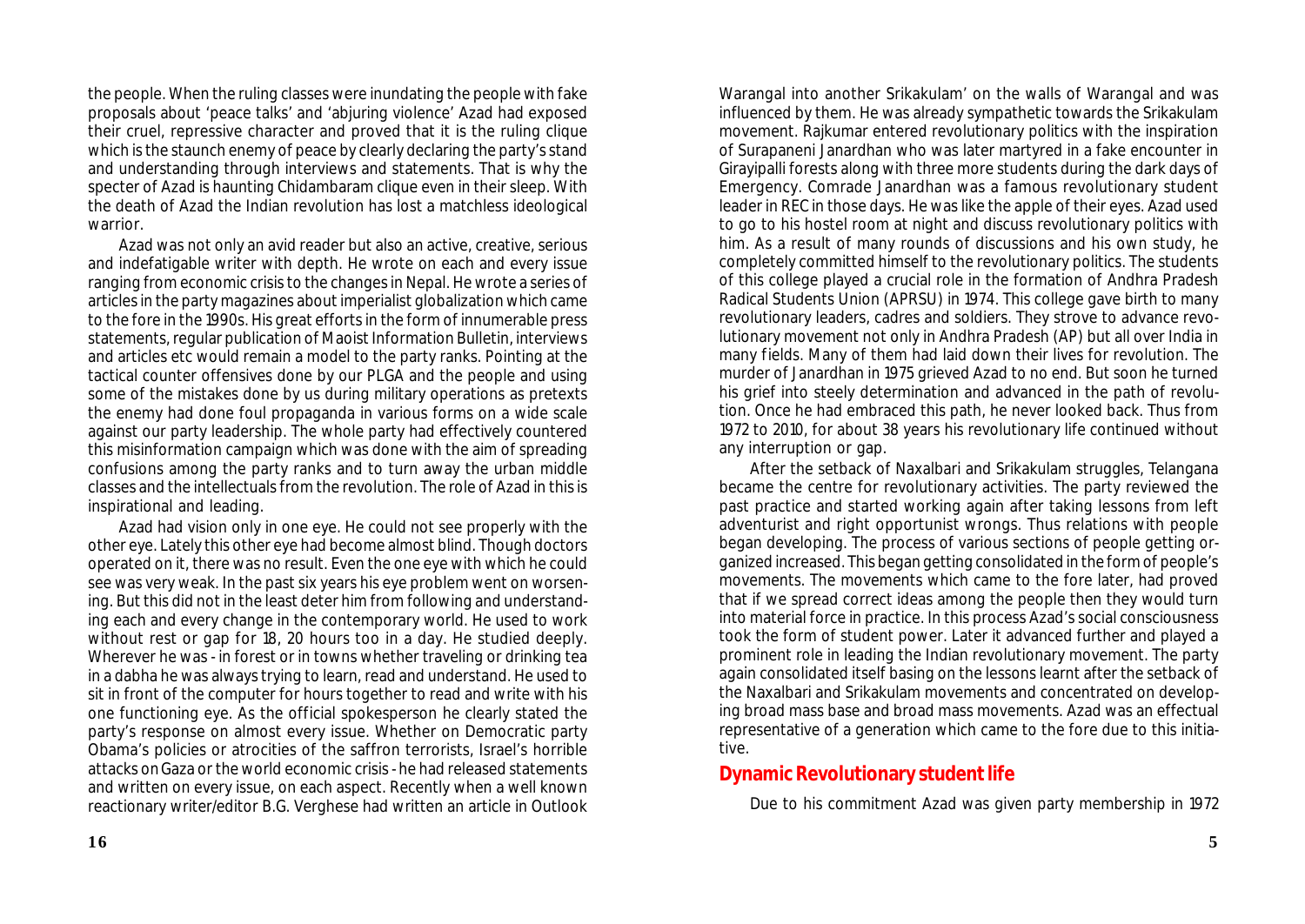itself. Azad worked with initiative in building student and youth movements by mobilizing students on many issues in Warangal. He developed contacts among college professors and other staff employees. He had good contacts among the workers and employees of the college. In 1974, he was elected as the president of Warangal district RSU. Resisting goondaism in the town came to the fore as an important task in the course of development of the student movement in Warangal. It had to face the goonda gangs of RSS-ABVP, district leader and Congress MLA Hayagrivachary, CPI (M) leader Omkar etc. There were many clashes and many students were arrested. Azad managed the court-related legal work to get them released.

In 1974, the right opportunists belonging to CP Reddy group engineered a split in the revolutionary student movement and tried to form PDSU. Azad was one of those REC students who had played a prominent role in forming the RSU by politically defeating them. Along with Azad many students strove hard to bring the majority of the students to our side. It is due to their efforts that the revolutionary students could establish RSU in 1974 by defeating the right opportunists. Immediately after this, Emergency was declared in 1975. The enemy targeted Azad as he had built united movements against Emergency. During the fascist Emergency period of Indira government RSU was banned and hundreds of student activists were arrested. As part of this, the government arrested Azad under MISA and put him in jail for six months.

Though Azad was young, he influenced not only students but also many professors, writers and intellectuals with his profound intellect, great initiative, convincing nature and patience. Comrade Rajkumar played a leading role in all the students movements conducted in Warangal in those days. Azad had read literature widely in his student days and took interest in the developments in the literary and cultural fields. He had attended all their meetings and programmes in those days and even after he went underground he followed the changes in these fields. He was in touch with them and gave his valuable suggestions to them whenever necessary.

#### **Widespread Activities in Visakhapatnam**

The party transferred Azad to Visakhapatnam in 1977 keeping in view the needs of the party and the student movement. He took admission in M.Tech in Andhra University (AU) as it would facilitate his work among the students. He concentrated on strengthening the student movement

tarian outlook, grip over dialectical method of analysis, foresight, bravery, courage, the urge to learn, mingling with the cadres etc. His nature was completely opposed to arrogance, careerism, selfishness and he never craved for name and fame. His loss is a great loss to the entire party. This loss would be the most serious for the CC. However, he had imparted to our CC great experiences and great communist values. They are a great treasure for our CC and the entire party. They would help our CC in leading the Indian revolutionary movement along the path of victory.

### **Warrior of words who fought back the enemy's Psychological War**

From 2007, Azad worked as the official spokesperson of the party. Since then he was known in India and abroad as Azad. After the emergence of the new party on September 21, 2004 the exploiting, reactionary ruling classes of our country had intensified suppression campaigns on a large scale with the aim of destroying the revolutionary movement completely. In the name of Salwa Judum in DK, Sendra, TPC, Nagrik Suraksha Samiti etc in Jharkhand, in the name of various black gangs in AP, Harmad Bahini in West Bengal and Santi Sena in Odisha, a series of fascist multipronged offensives were launched. Later, since 2009 a countrywide, fascist, counter-revolutionary massive military offensive had been launched in coordination by the central and the state governments. These suppression campaigns are in accordance with the LIC strategy of the imperialists and their counter-insurgency policies. Foul propaganda war plays an important role in enemy offensives. It is an important component of the enemy's psychological war. The enemy classes shamelessly misused the media and through some media barons and journalists who lick the boots of the corporate bosses have launched a massive misinformation war.

As the official spokesperson, Azad had very effectively countered this offensive. He exposed the real aims behind the Operation Green Hunt (OGH) and endeavored to make people in our country and abroad understand that this is a brutal and unjustified war launched against the people by the Indian government for the profits of imperialists and comprador big bourgeoisie and for continuing the exploitation of the feudal lords. He propagated that this war is particularly dangerous to the existence of the adivasis and the oppressed peasantry. He conducted a formidable revolutionary propaganda campaign against the foul psychological warfare done by the Sonia-Manmohan-Chidambaram clique. He released press statements from time to time and placed the stands of the party before of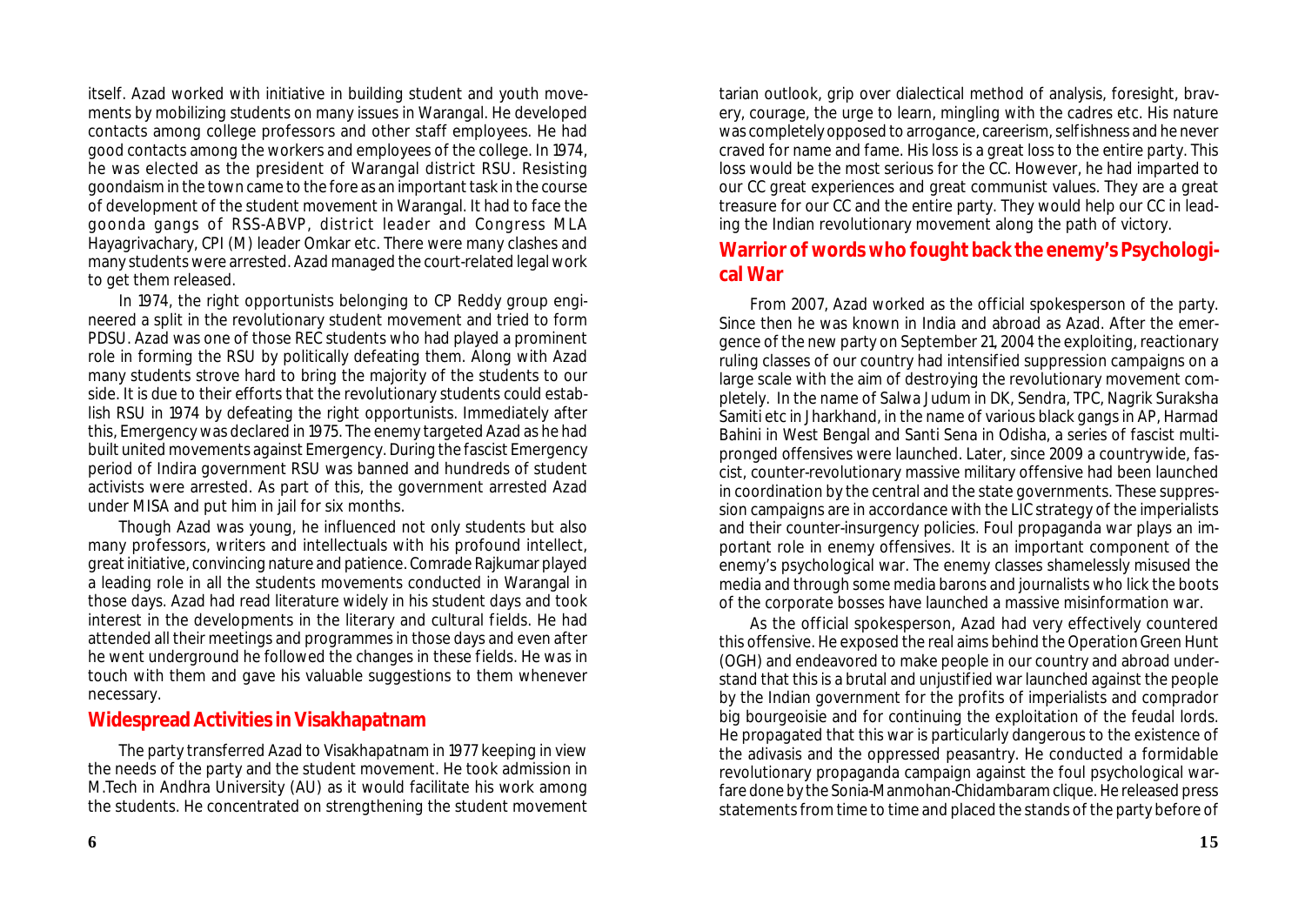the relevance of Marxism. This spread confusion among the intellectuals. Azad had written an article in 1995 in the name of Nishant and a book (Balagopal Taatvika Gandaragolam – the philosophical confusion of Balagopal) in 2001 in the name of Sameer. Both of them were in Telugu. In these he had very effectively criticized the philosophical confusions of Balagopal. In this ideological and political book he effectively exposed the reactionary nature and the political bankruptcy of post-modernism. Writers and intellectuals in the revolutionary camp had greatly appreciated this book. Azad used to be in the forefront in giving fitting replies condemning the wrong accusations and political bankruptcy of various types of right opportunists and revisionists.

Azad played main role in formulating a new document by enriching the document 'Our work in urban areas – Our perspective'. For the past few years he was the in-charge of our urban work. He educated the party cadres. He played a prominent role in finalizing the perspective documents on the women issue and the caste issue. From 2001 to 2006 he led the Central Mahila Sub-committee as its PB in-charge. Azad's deep understanding about the Marxist understanding on the women's question and his concern for the development of women's movement and for the development of women comrades in the party and army had helped advance the work of CMSC. He guided the ideological, political works and mass works undertaken by the CMSC and along with those comrades established a basis on which this work could be developed further.

While attending the party conferences and congresses he used to work hard and go with full preparation. In the polemical debates that are conducted there he used to express his opinions in a straight forward manner with lot of conviction clearly and without any room for vagueness or ambiguity. The years 1992, 1995, 2001, 2004 and 2007 are very crucial in the history of the Indian revolutionary movement. These were great years when unity in party was achieved, party line was preserved, party experiences were synthesized and party line was enriched by fighting back the right and left opportunist wrong trends which had raised their head in the party. On all these occasions, Azad played an effective and prominent role. In the central committee meetings and the state committee meetings or in other party forums, Azad used to state his views lucidly. He was very firm in expressing his views and was equally firm in implementing the majority opinion in accordance with the principles of democratic centralism. He was a front ranking comrade in displaying such proletarian revolutionary fine qualities such as great knowledge, prole-

in Visakha. At that time a successful and militant movement flared up in Visakha with the demand for nationalization of city bus services. That movement shook the whole Visakha city in those days. RSU led this movement. As this movement was successful the prestige of RSU increased a lot. Azad's role in this movement is crucial. In those days upper caste domination was very high in AU. The Reddys, Kammas and others belonging to the so-called upper castes used to harass the 'backward' and dalit castes in many ways. Azad mobilized the students and lecturers in AU with progressive and democratic views into struggles against these upper caste chauvinists. He insisted on the need to view caste issue with a class outlook. The impact of this struggle could be seen on other sections in the city. Just like in Warangal in Visakha too Azad endeavored to attract people of all sections to the revolutionary camp. He won their affection and love.

After Emergency, the Radical students and youth took up large scale political propaganda campaign about agrarian revolution with the slogan of 'Go to Villages'. This campaign was held every summer. This was very much helpful in building a strong agrarian revolutionary movement and in developing party contacts among the broad peasant masses. Like in Warangal, in Visakha too Azad strove hard to make this 'Go to Villages' campaign a success. He held revolutionary political classes for batches of students going for such campaigns. Under his leadership propaganda campaign was held right from rural areas like Uddanam in Srikakulam to urban areas like Rajahmundry. Party contacts developed well due to this.

After being transferred to Visakhapatnam district in 1977, Azad was elected to the party joint committee of Srikakulam-Visakha districts. Azad attended as a delegate to the AP state party conference held in 1980. He participated in the discussions enthusiastically.

#### **Gallant defiance in captivity**

In July 1975, Azad was arrested under MISA and was held captive in Warangal for six months. At that time his family members, friends, lecturers, workers and all sections of people went to jail and courts and met him. He was a role-model for the students and workers at that time. His impact and influence was very wide. After his release from the jail, he collected the necessary evidences for the court trial against Girayipalli 'encounter' which took place during Emergency. He helped the Bhargava commission and Tarkunde committees a lot and worked hard to prove that it was a fake encounter. He worked along with many democratic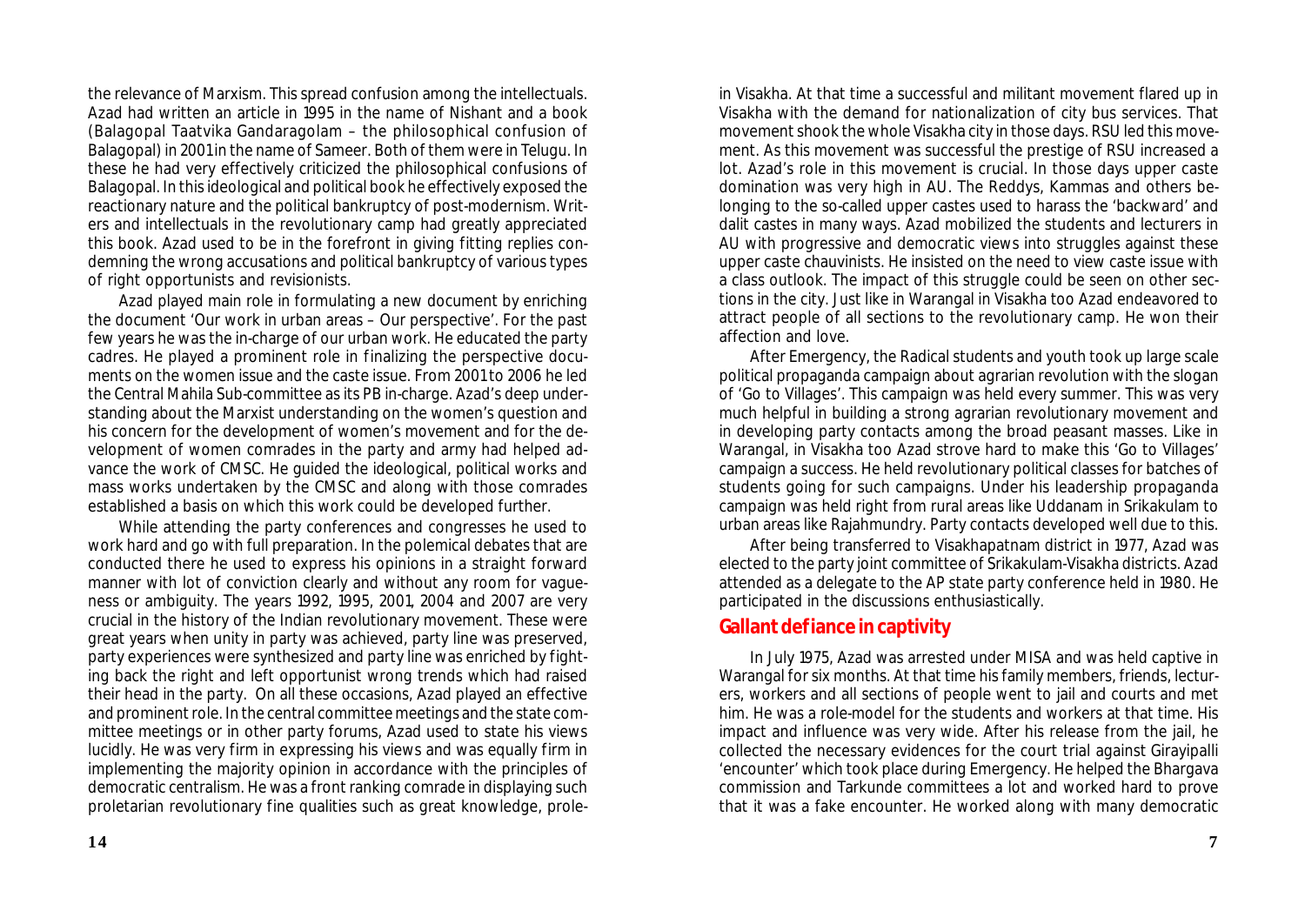intellectuals, lawyers and civil rights activists for this. Thus apart from looking after the responsibilities of the student movement Azad also gained a grip over legal and court related matters. This helped him a lot in developing open struggles in the later period. Through all these efforts he could expose the brutality of the state very well. Later in 1979 he was arrested under NASA in Visakhapatnam. The case on him was that he hoisted a black flag in AU. On both the occasions when he was arrested, he stood very firm.

#### **Inspirational President of RSU**

In the second state conference of RSU held in Warangal in 1978, Azad was elected as the state president. Along with developing state student movement as president, he also took up the responsibility of building and consolidating revolutionary student movement in other areas in the country.

As part of this process, a seminar on 'Nationality Question' was held in Madras (now Chennai) in 1981. Azad toured more or less all over India to make it a success. He met many student organizations and other organizations and individuals and held discussions with them. This seminar was successful in deeply understanding the Nationality question in India, in understanding the viewpoint of various nationality organizations and in making them understand the viewpoint of the revolutionary organization. Azad played a commendable role in clearly stating the viewpoint of communist revolutionaries on the nationality question and in establishing unity with various organizations. This seminar held in 1981 created a background for the All India Revolutionary Students Federation (AIRSF) formed in 1985. Thus Azad played a great role in the formation of AIRSF.

#### **Uday – the Founder of Revolutionary movement In Karnataka**

The special characteristic of the AP revolutionary student movement is that many cadres and leaders who emerged from this movement had gone to various parts of the country and hoisted the revolutionary flag there. Party leadership consciously and with forethought scrutinized and recognized the students, youth and intellectuals joining the movement, educated them in MLM ideology and sent them to various parts of the country. Thus it facilitated the spread of revolutionary peasant struggles and urban movement. The party Central Committee sent Azad to Karnataka in 1983 as the state party organizer to lay the basis for building revolutionary movement in the state. There he started the work of the

economic terms needed for it. His role in preparing the party text book on Indian economy is enormous. In that he analyzed the Indian social phenomena with a historical dialectical materialist viewpoint. This book is very useful in ideologically understanding the current social situation. He used to suggest to comrades at various levels what books and articles to read and how to understand them.

Azad always paid attention to what literature is being published from the communist camp and from the counter-revolutionary camp. His role in the preparation of documents for presenting in party conferences and Congresses is huge. In political and ideological matters and in formulating programmes he played a crucial and dynamic role in the committee. He had an unflinching confidence on the people and MLM. He applied the Marxist method of combining theory with practice and developing the theory again by basing on the lessons gained in practice.

From the days of RSU until his last days Azad edited various party magazines. He wrote articles to many magazines. He wrote critiques. He had good grip over Hindi, Kannada and Tamil apart from English and Telugu. Especially his knowledge in English was fine. His style of writing was outstanding. Due to this skill of his, the party and the revolutionary movement have gained a lot. Apart from writing many articles, documents, drafts and circulars in English he had translated many articles from English for the study of comrades. Initially he looked after the 'Radical March' and 'Kalam' magazines of the student organization. He prepared propaganda material in various forms on a wide scale during agitations and propaganda campaigns of APRSU and AIRSF. He wrote many political and ideological articles in 'Vanguard', 'People's March', 'Maoist Information Bulletin' etc. He edited the 'Vanguard' between 1992 and 1993. His role in bringing out 'People's War' and other magazines was immense. The articles he wrote in the form of questions and answers on various ideological and political matters in 'People's War' for the education of the party are memorable. Not just this, whenever he had time he used to attentively go through the various magazines run by the party in various states and told them about the strengths and weaknesses in them. Thus he attempted to develop the magazines as effective 'organizers'.

Azad was proficient in conducting political debates. Whenever there was any attack on the party ideology, on its practice or its line from the revolutionary camp or from others Azad used to confront that strongly with his pen. In 1993, Balagopal (the leader of APCLC and later HRF) who was once a revolutionary intellectual had raised some basic questions on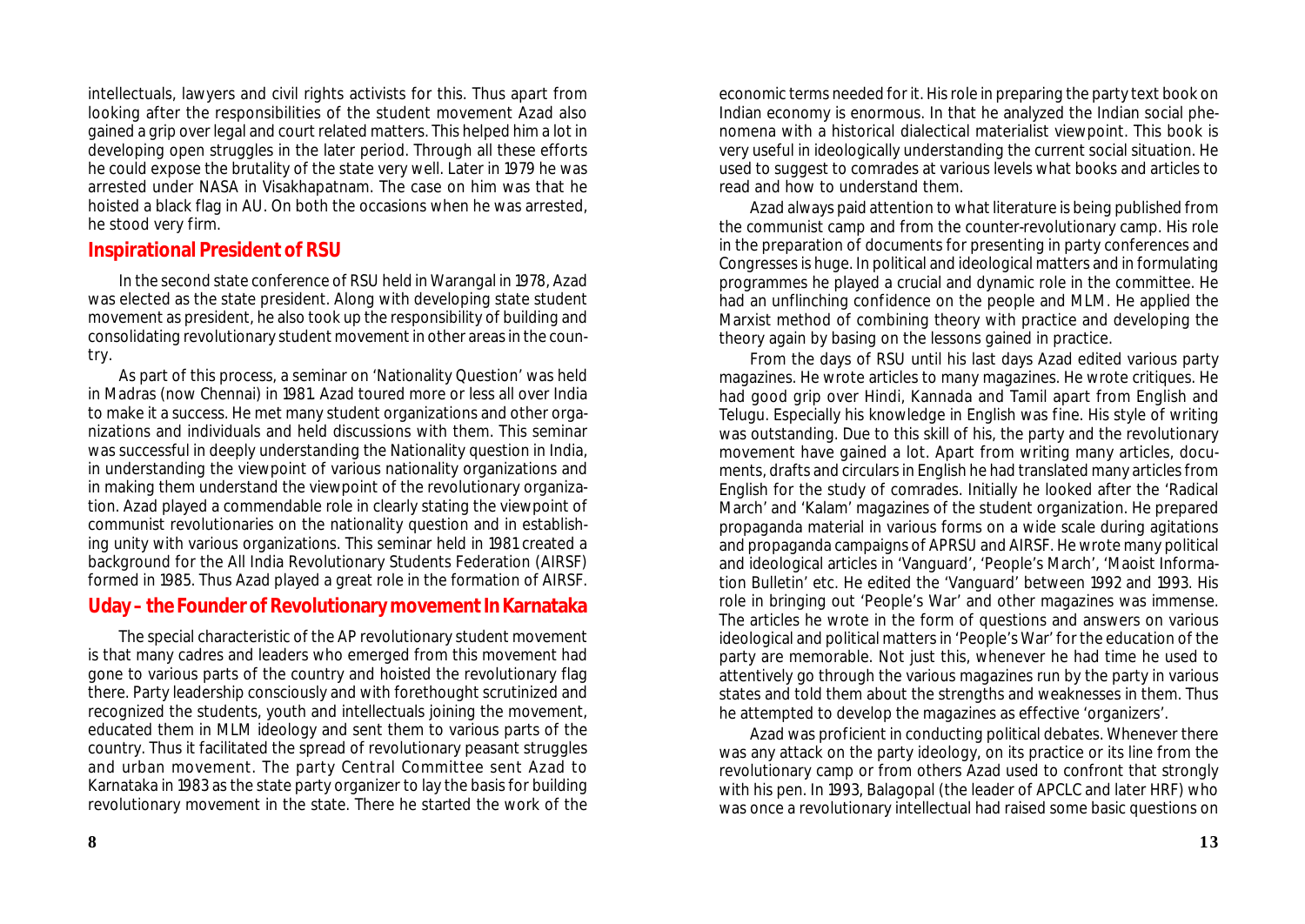people'. The ruling classes launched brutal, mopping up campaigns in various states by forming Sendra, Nagrik Suraksha Samiti, Cobras, Santi Senas etc along with Salwa Judum. Azad tirelessly propagated against all these and supported the revolutionary struggles erupting in various states. It was due to such diligent efforts by the party and various propeople intellectuals that the world could understand that Salwa Judum and such counter-revolutionary organizations are nothing but state-sponsored fascist repressive campaigns. The support extended by Azad in the sphere of political propaganda with the aim of defeating the counterrevolutionary Salwa Judum and other such organizations is very immense. After the launch of Operation Green Hunt (OGH) in the country the massacres of adivasis have increased manifold. Azad put lot of efforts in exposing many massacres and in attracting the attention of democratic forces all over India towards them. He used to translate and edit the reports sent from the field and publish them in the magazines. He even wrote an article sending revolutionary greetings on the occasion of 25 years of DK movement. In that article he insisted on the need to build broad, militant struggles and a powerful united front against MNCs and companies of the comprador big bourgeoisie who are trying to exploit the valuable natural resources in DK. Most of the time, he used to be in touch with the CC comrades who were guiding the revolutionary movements of Tamilnadu, Kerala and Maharashtra. He used to develop an affectionate bond with the comrades in the states he visited as part of his work. The cadre always showed enthusiasm to meet him and talk with him. He used to be friendly with them and taught them politics. He discussed problems of the movement with them. With his death the entire party, PLGA units, commands and the people of our country have lost an adored well-wisher and leader who stood by them in all their troubles and difficulties, successes and defeats.

#### **An indefatigable ideological warrior**

Between 1995 and 2004 he worked as the in-charge of SCOPE (Sub-Committee on Political Education) which was formed for conducting political and ideological training in the party. It was under his leadership that SCOPE had prepared study notes on MLM, Marxist Philosophy, Political Economy and Party History. He played a prominent role in the classes conducted by CC all over the country to educate the party leadership ranks. He conducted classes in Telugu, English, Hindi, Kannada and Tamil languages. In 1992, he strove hard to prepare the study notes on international situation and in preparing the dictionary of important political and

party depending on his contacts among the progressive and democratic intellectuals. Very soon party and mass organizations began to be built up in Karnataka. He attracted student-intellectuals like Saketh Rajan into the party. Azad worked among students, women, workers, peasants youth and cultural field. Thus the process of development of party and revolutionary movement began there. Many mass organizations were built. By 1985 a leadership team was formed to guide this movement. By 1987, this developed into the state committee. Azad became the first secretary of the Karnataka state committee.

Azad strove to consolidate and run militantly a movement which started on the nationality issue in Karnataka after declaring support for it. The state committee released a document supporting the separate state movement which started in Kodagu area of Karnataka. While working in Karnataka he also played a leading role in building the All India revolutionary student movement. He toured many states. He left an indelible mark as 'Uday' in the hearts of the people and comrades of Karnataka.

Azad concentrated party work in Hyderabad-Karnataka area, particularly in Raichur district with the aim of building the revolutionary movement in rural Karnataka. He studied the rural conditions in Karnataka and inspired his fellow comrades politically with the determination of intensifying anti-feudal struggles. He put considerable efforts in intensifying the peasant struggles in that area. Comrade Saketh Rajan studied the history of Karnataka and wrote a book called 'Making History'. (Saketh was martyred in an encounter with the police in 2005 while working to build an armed peasant struggle in Malnad area in Western Ghats as the secretary of Karnataka state committee). This book earned a great place in the Karnataka society. This has been included in the syllabus of Karnataka universities at present. Azad supported Saketh Rajan in many ways in writing this book.

#### **Keeping aloft the revolutionary flag in internal struggles of the party**

In 1985 the AP state committee of the erstwhile CPI (ML) (People's War) decided to take up a rectification campaign against the six wrong trends (non-proletarian trends) it had identified in the party. As a continuation of it, the first internal struggle was conducted in People's War party in 1985. Satyamurty, Veeraswamy and another two comrades in the Central Committee had created a crisis situation inside the party. In that